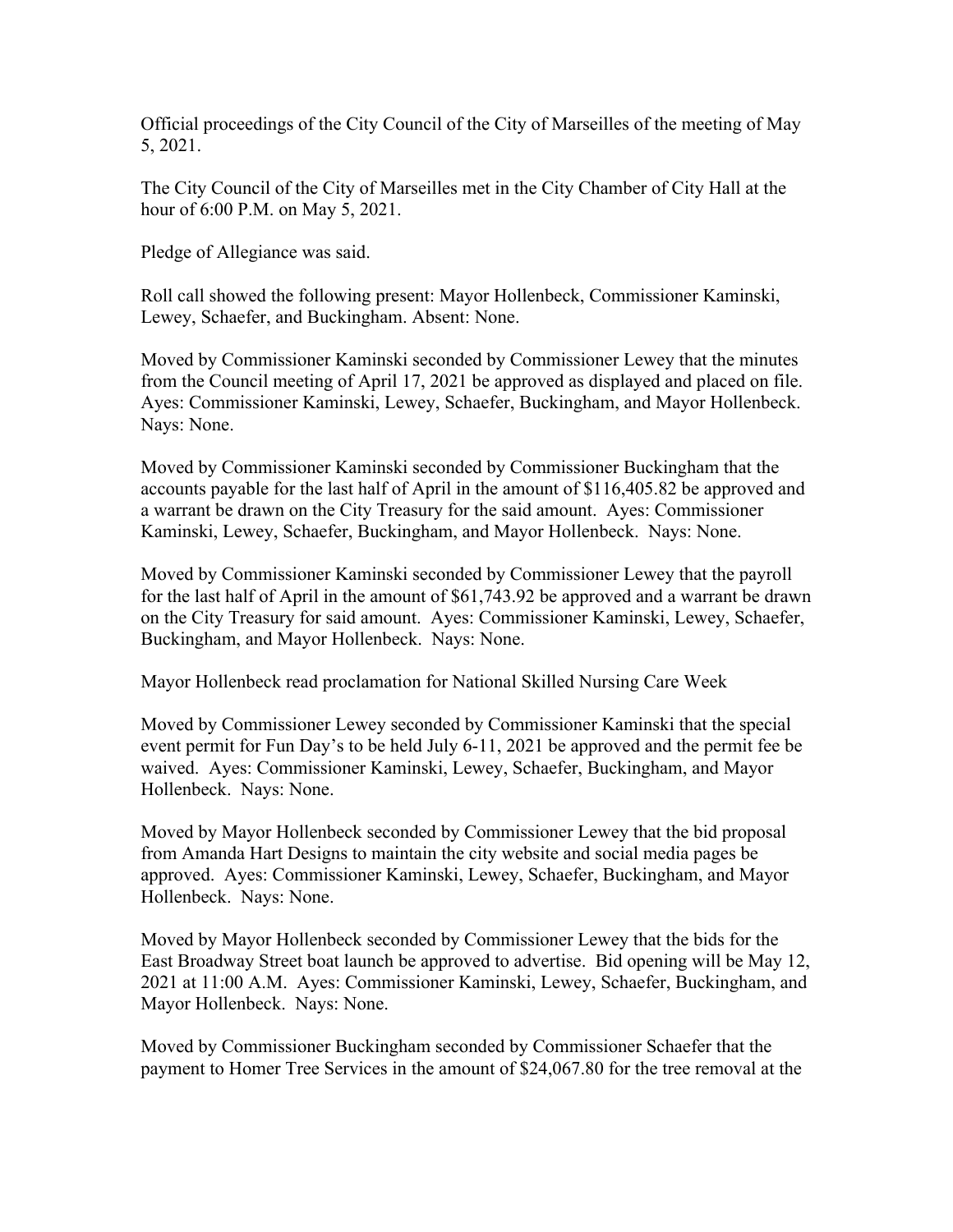East Broadway Street boat launch be approved. This payment will complete 90% of what we owe and will be coming out of TIF 1, the State will reimburse us. Ayes: Commissioner Kaminski, Lewey, Schaefer, Buckingham, and Mayor Hollenbeck. Nays: None.

Moved by Commissioner Schaefer seconded by Commissioner Kaminski that pay estimate #1 to John Pohar and Sons in the amount of \$114,866.19 for the water and sewer extensions to Broadway Street be approved. Ayes: Commissioner Kaminski, Lewey, Schaefer, Buckingham, and Mayor Hollenbeck. Nays: None.

Moved by Commissioner Kaminski seconded by Commissioner Buckingham that the Mayor and Clerk be authorized to sign easement structures for the boat launch. Ayes: Commissioner Kaminski, Lewey, Schaefer, Buckingham, and Mayor Hollenbeck. Nays: None.

Moved by Commissioner Schaefer seconded by Commissioner Lewey that the city be authorized to advertise for the 2021 street program. Bid opening May 26, 2021 at 11:00 A.M. Ayes: Commissioner Kaminski, Lewey, Schaefer, Buckingham, and Mayor Hollenbeck. Nays: None.

Moved by Commissioner Lewey seconded by Commissioner Kaminski that Ordinance 1788, an ordinance amending Chapter 96: Parks and recreation establishing public park and school corridor be adopted. Ayes: Commissioner Kaminski, Lewey, Schaefer, Buckingham, and Mayor Hollenbeck. Nays: None.

Moved by Commissioner Schaefer seconded by Commissioner Lewey that Ordinance 1789, an ordinance authorizing the purchase of 264 Main Street property in Marseilles be adopted. Ayes: Commissioner Kaminski, Lewey, Schaefer, Buckingham, and Mayor Hollenbeck. Nays: None.

Moved by Commissioner Schaefer seconded by Commissioner Buckingham that ordinance 1790, an ordinance authorizing the purchase of a street right of way over park of 278 Main Street in Marseilles be adopted. Ayes: Commissioner Kaminski, Lewey, Schaefer, Buckingham, and Mayor Hollenbeck. Nays: None.

Moved by Commissioner Schaefer seconded by Commissioner Lewey that Ordinance 1791, an ordinance authorizing the purchase of a street right of way over part of 119 Commercial Street in Marseilles be adopted. Ayes: Commissioner Kaminski, Lewey, Schaefer, Buckingham, and Mayor Hollenbeck. Nays: None.

Moved by Commissioner Schaefer seconded by Commissioner Buckingham that Ordinance 1792, an ordinance authorizing the purchase of 241 Main Street in Marseilles be adopted. Ayes: Commissioner Kaminski, Lewey, Schaefer, Buckingham, and Mayor Hollenbeck. Nays: None.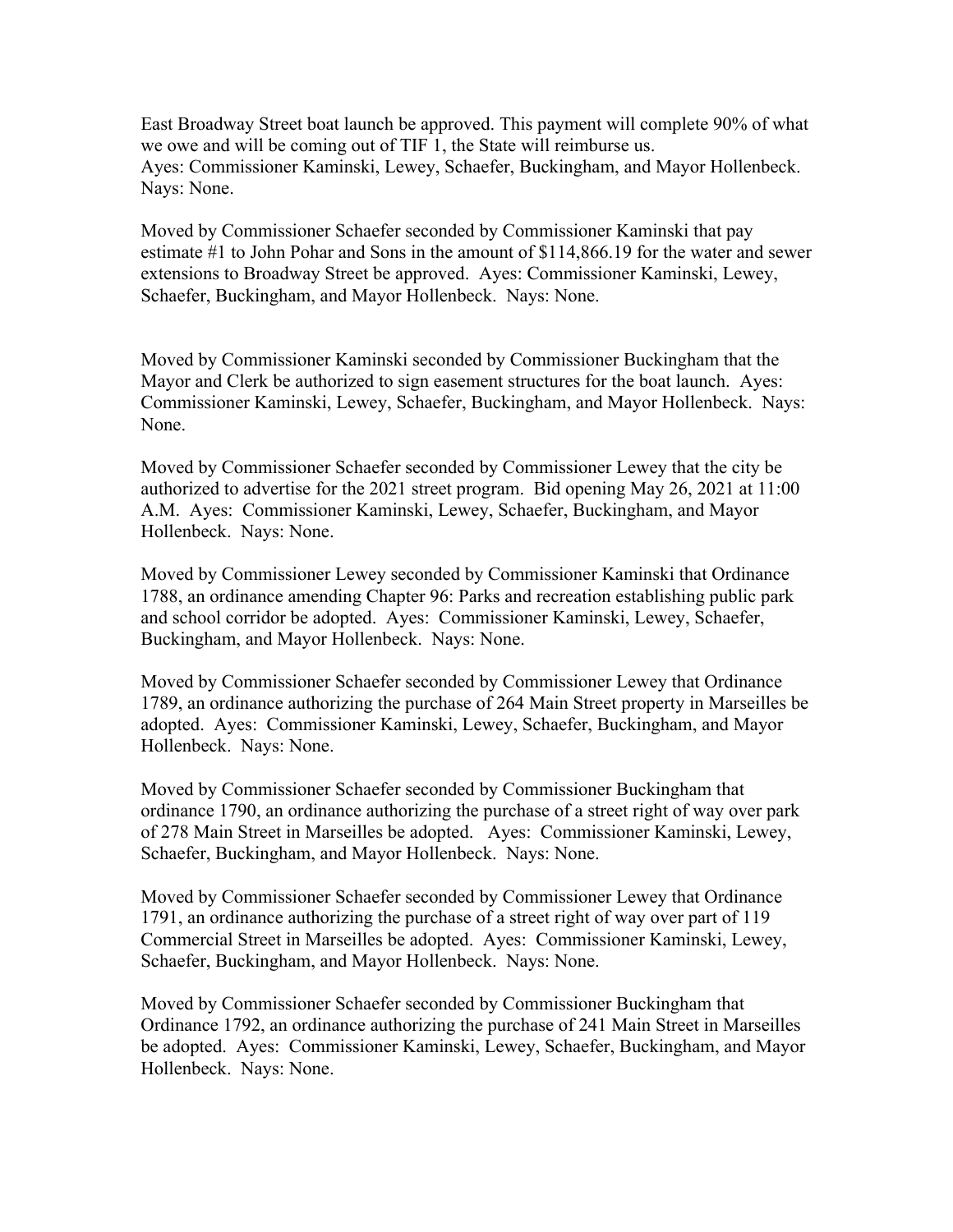Moved by Commissioner Schaefer seconded by Commissioner Lewey that Ordinance 1793, an ordinance authorizing the purchase of a street right of way over part of 237 Commercial Street in Marseilles be adopted. Ayes: Commissioner Kaminski, Lewey, Schaefer, Buckingham, and Mayor Hollenbeck. Nays: None.

Moved by Commissioner Schaefer seconded by Commissioner Kaminski that Ordinance 1794, an ordinance authorizing the purchase of a street right of way for 115 Commercial Street in Marseilles be adopted. Ayes: Commissioner Kaminski, Lewey, Schaefer, Buckingham, and Mayor Hollenbeck. Nays: None.

Moved by Commissioner Lewey seconded by Commissioner Kaminski that Resolution 2021-9, a resolution declaring 587 East Bluff Street a public nuisance be adopted. Ayes: Commissioner Kaminski, Lewey, Schaefer, Buckingham, and Mayor Hollenbeck. Nays: None.

Moved by Commissioner Kaminski seconded by Commissioner Schaefer that Resolution 2021-10, a resolution authorizing the Mayor to execute agreement for city to acquire property for city water and sewer purpose within Walbridge Creek Estates be adopted. Ayes: Commissioner Kaminski, Lewey, Schaefer, Buckingham, and Mayor Hollenbeck. Nays: None.

Moved by Commissioner Kaminski seconded by Commissioner Lewey that a resolution 2021-11, a resolution appointing Jeff Owens be adopted. Ayes: Commissioner Kaminski, Lewey, Schaefer, Buckingham, and Mayor Hollenbeck. Nays: None.

Kathy Kocher gave an update on Freedom Fest, she secured 3 bands, a few crafters, and a few local food restaurants committed to serving. The next meeting will be Monday May 10, 2021; she is hoping to secure more local food vendors.

Commissioner Lewey said grass over 8 inches will be mowed starting Monday  $10<sup>th</sup>$  and will be charged the fee for the city to perform the services. Commissioner Schaefer said the city wide garage sales are May 15 and the MAC Chicken Fry Fundraiser will be also be May 15 at the Lions Club. Commissioner Buckingham thanked the City workers for their help with the pool. He is also contacting the State to maintain the Memorial property.

Moved by Commissioner Kaminski seconded by Commissioner Lewey that the city council adjourn to executive session authorized under section 2 (C) 2 Collective Bargaining of the open meetings act and to approved executive session minutes. Ayes: Commissioner Kaminski, Lewey, Schaefer, Buckingham, and Mayor Hollenbeck. Nays: None.

Moved by Commissioner Buckingham seconded by Commissioner Kaminski that the city council adjourn. Ayes: Commissioner Kaminski, Lewey, Schaefer, Buckingham, and Mayor Hollenbeck. Nays: None